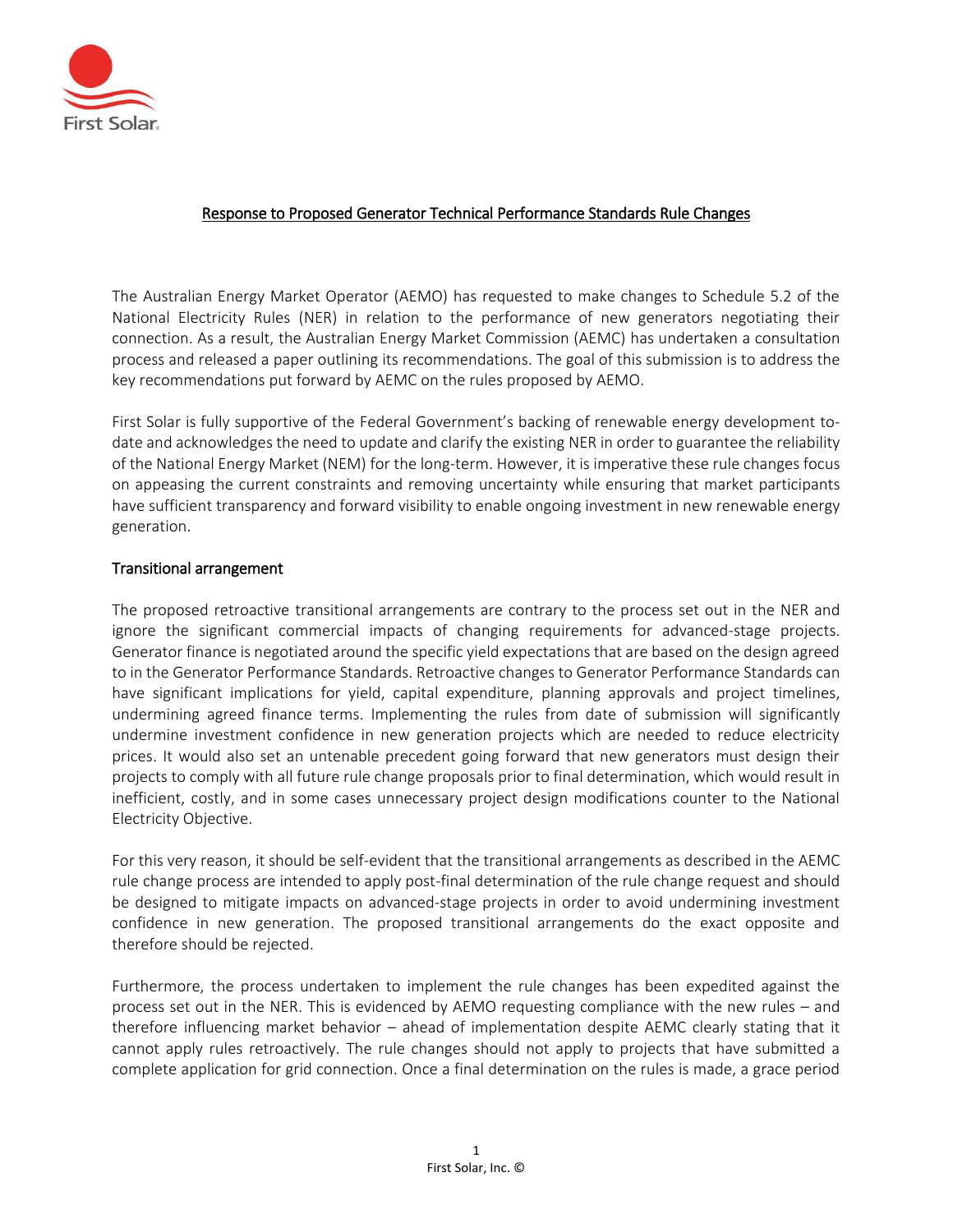

should be implemented to provide adequate time for developers to transition and for the associated costs to be built into project financial models.

It is also imperative that the language around the transitional arrangements is precise concerning when the new rules would apply. The current proposed transitional arrangements are ambiguous around the definition of 'finalised' and it is not clear whether this means when registered with AEMO (upon commissioning), or agreed to by AEMO in the form of a 5.2.4A letter which is needed to start construction. This is already causing confusion in the market, increasing the risk of investor abandonment of projects.

### Frequency response capability

While a frequency response capability is something that inverter technology is able to achieve from a control system point of view, the proposed change to the Minimum Performance Standard requiring generators to provide an increase in active power in response to under-frequency, is fundamentally at odds with variable generation where the maximum amount of power is continuously being exported in accordance with solar or wind resource availability. It is also at odds with the market-based approach which has historically been favoured to procure frequency security services cost-effectively. Increasing active power in response to frequency disturbances is only possible either with the use of batteries or a constant de-rate being applied to the solar or wind generator output, both of which add significant costs to projects and may make some investments unviable depending on the magnitude and duration of response that is required.

Forcing new renewable generators to have the capability to provide a positive under-frequency response will not only result in inefficient investment outcomes where the response could be procured more costeffectively through a free market but it could also undermine existing investments by interfering with the market-based supply-demand balance in the Frequency Control Ancillary Services (FCAS) market.

Exacerbating the above concerns is the lack of clarity around how much active power variable generators will need to be able to supply in response to frequency disturbances. Apart from the highly ambiguous 'measureable amount' of market ancillary service described in the minimum performance standard, the general requirement allows for a droop of up to 10 per cent, but the only defined cap on the required response is up to the generator's maximum operating level. The current language fails to take into account that variable generators spend much of their time operating far below their maximum operating level, and could imply that a solar farm must have the capability to supply its full rated output at any time in response to a frequency disturbance of 10 per cent or less. There is no way for a variable generator to achieve this without a dispatchable battery sized to the full rated output of the generator. Therefore, the proposed rule would lead to a significant overinvestment in battery storage when the required dispatchable power could have been easily procured at a much lower cost through an existing open market.

Whether or not this would lead to increased participation in the FCAS market is unclear, since although all new generators would be likely to participate as they try to recover the cost of complying with the new requirement, the rule would also kill off significant amounts of investment that otherwise would have occurred. However, it is very clear that such requirements would increase the cost of electricity and make it more difficult for Australia to reach its emissions reductions targets by significantly and unnecessarily increasing the cost of renewable energy.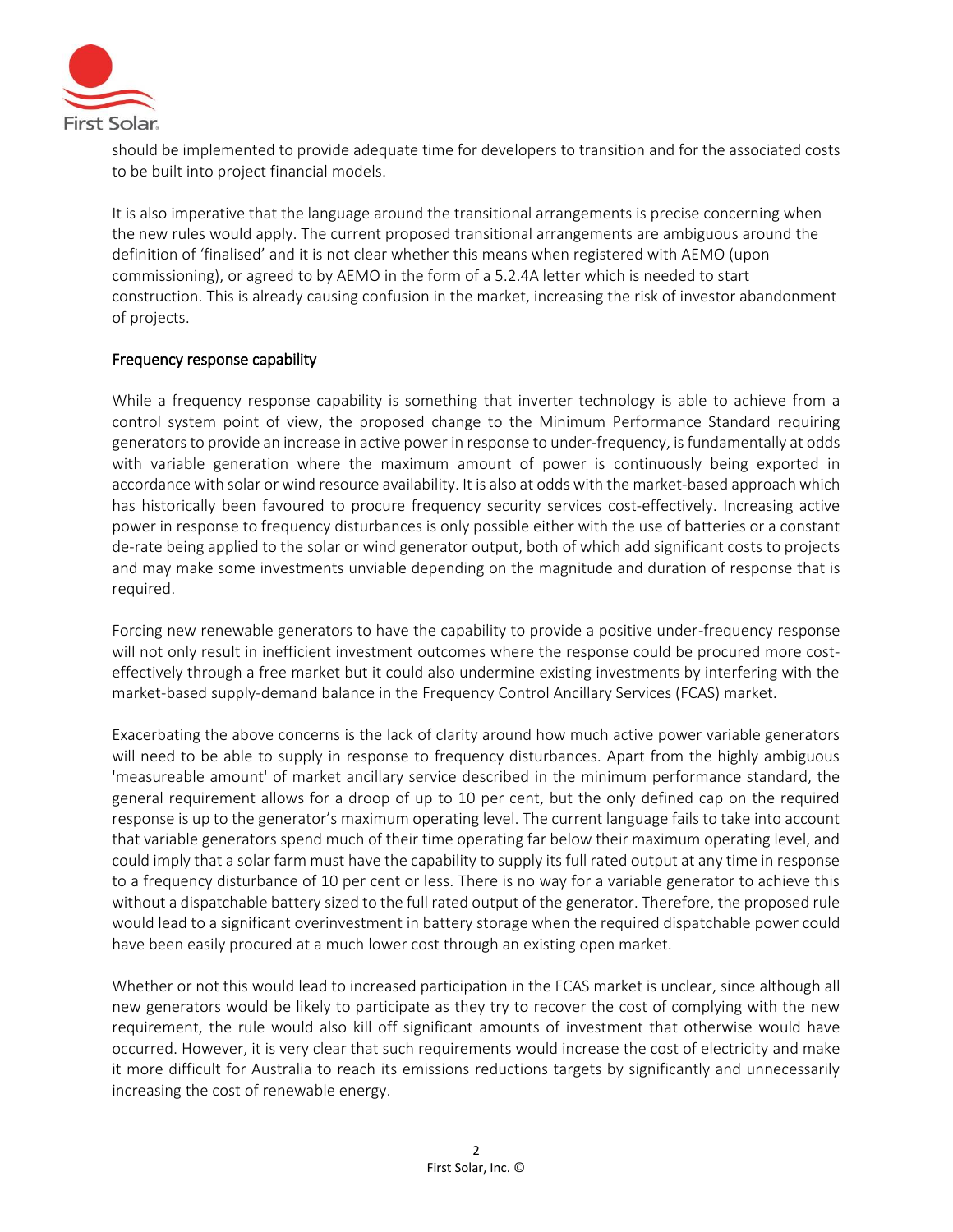

First Solar has the following recommendations for the proposed rule change:

- 1. The changes to the minimum access standard c) ii) for all generators 30 megawatts or more to provide an increase in active power in response to a decrease in power system frequency should be rejected. Instead:
	- a. The minimum access standard should require generators to include the control system capability – which First Solar notes can be delivered at minimal cost – but should not require generators to have the physical capability (from battery storage or similar) to deliver an increase in power system transfer in response to a decrease in power system frequency. This will future-proof the network and ensure the capability exists to utilise lower-cost storage technologies as prices decrease, rather than mandating an unnecessary amount of storage that would make many projects unviable, and lead to inefficient investment outcomes.
	- b. Rather than forcing all new generators to participate in FCAS via regulation, incentives and rules in the FCAS market should be aligned to attract new participants and deliver the desired capability in a more centralised cost-efficient manner.
- 2. In the event that an under-frequency response is accepted as a minimum requirement against our primary recommendation (which as we have explained amounts to mandated storage for variable generators), the minimum amount required for semi-scheduled generators must be clearly defined in terms of both duration and percentage of the generator's maximum operating level such that the amount of storage required to be installed delivers the improved reliability and security outcomes at a reasonable cost, and does not result in gold-plated dispatchable capability that will rarely be used. It is essential for developers to have visibility on the amount of storage that will be necessary so that they can build an economic case for their projects, and for the amount to be determined based on consultation with industry participants and sound engineering analysis.

### Voltage control and reactive power requirements

While the proposed changes are achievable for solar farm control systems, there will be significant cost impact disparity across generators depending on generator size and the strength of the system in which they are operating, calling into question the efficiency of the proposed requirements. The requirements will come at a high cost to some generators, especially those that are located in strong network locations or for generators of relatively small size, where correspondingly large amounts of reactive power are required to control the network voltage in accordance with the proposed accuracy requirements. The changes will, therefore, create new cost barriers for entry by smaller generators and lead to inefficient investment outcomes by requiring generators to provide the largest amount of reactive support in locations where it is least needed.

First Solar recommends that the requirement for voltage control capability should be limited based on the amount of reactive capability that generators need to provide under the automatic access standard for S5.2.5.1. Alternatively, the control accuracy requirements should only apply during contingencies when the